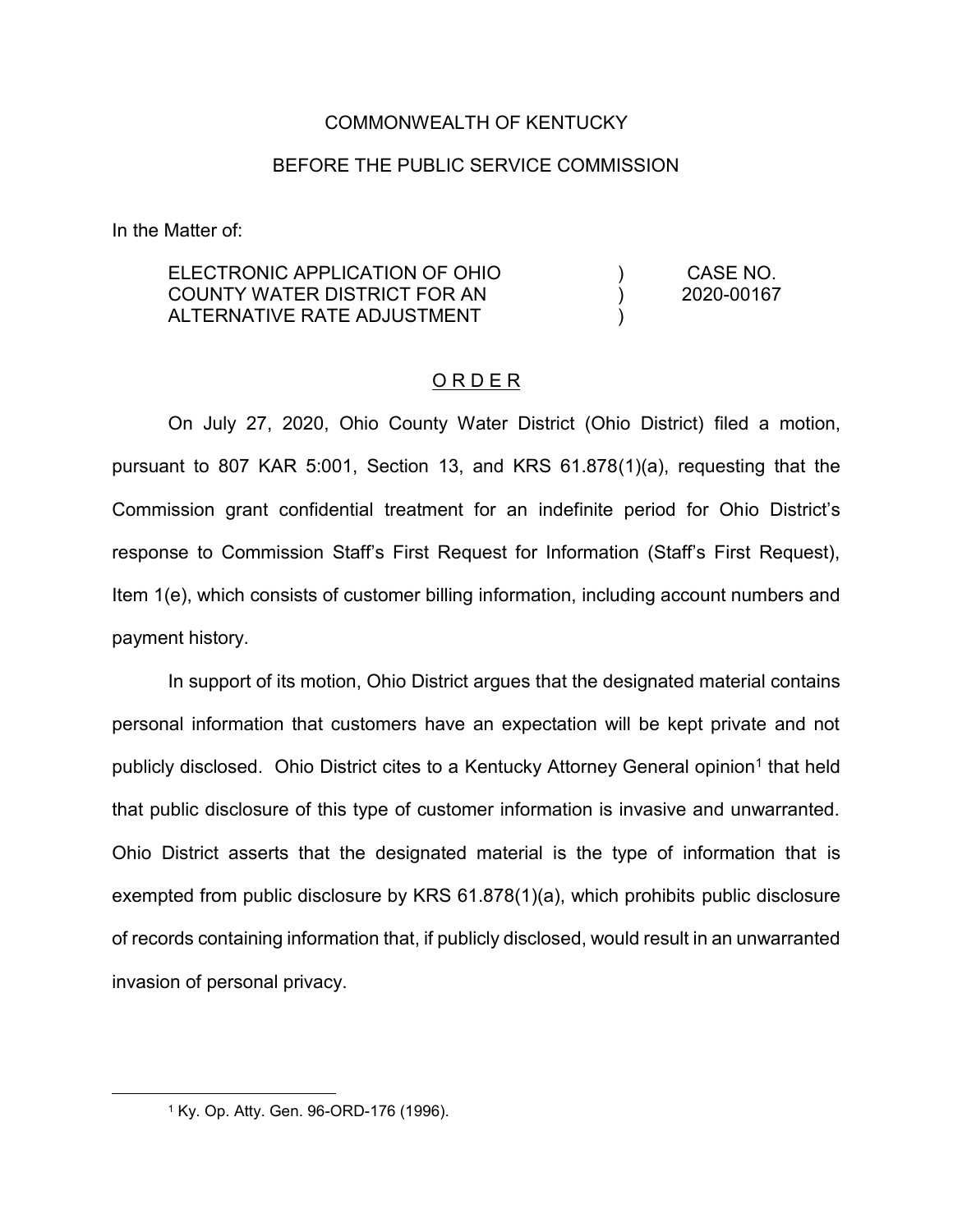Having considered the motion and the material at issue, the Commission finds that the designated material is generally recognized as confidential or proprietary; it therefore meets the criteria for confidential treatment and is exempted from public disclosure pursuant to 807 KAR 5:001, Section 13, and KRS 61.878(1)(a).

IT IS THEREFORE ORDERED that:

1. Ohio District's July 27, 2020 motion for confidential treatment is granted.

2. The designated material granted confidential treatment by this Order shall not be placed in the public record or made available for public inspection for an indefinite period, or until further Order of this Commission.

3. Use of the designated material granted confidential treatment by this Order in any Commission proceeding shall comply with 807 KAR 5:001, Section 13(9).

4. Ohio District shall inform the Commission if the designated material granted confidential treatment by this Order becomes publicly available or no longer qualifies for confidential treatment.

5. If a nonparty to this proceeding requests to inspect the material granted confidential treatment by this Order and the period during which the material has been granted confidential treatment has not expired, Ohio District shall have 30 days from receipt of written notice of the request to demonstrate that the material still falls within the exclusions from disclosure requirements established in KRS 61.878. If Ohio District is unable to make such demonstration, the requested material shall be made available for inspection. Otherwise, the Commission shall deny the request for inspection.

6. The Commission shall not make the requested material available for inspection for 30 days from the date of service of an Order finding that the material no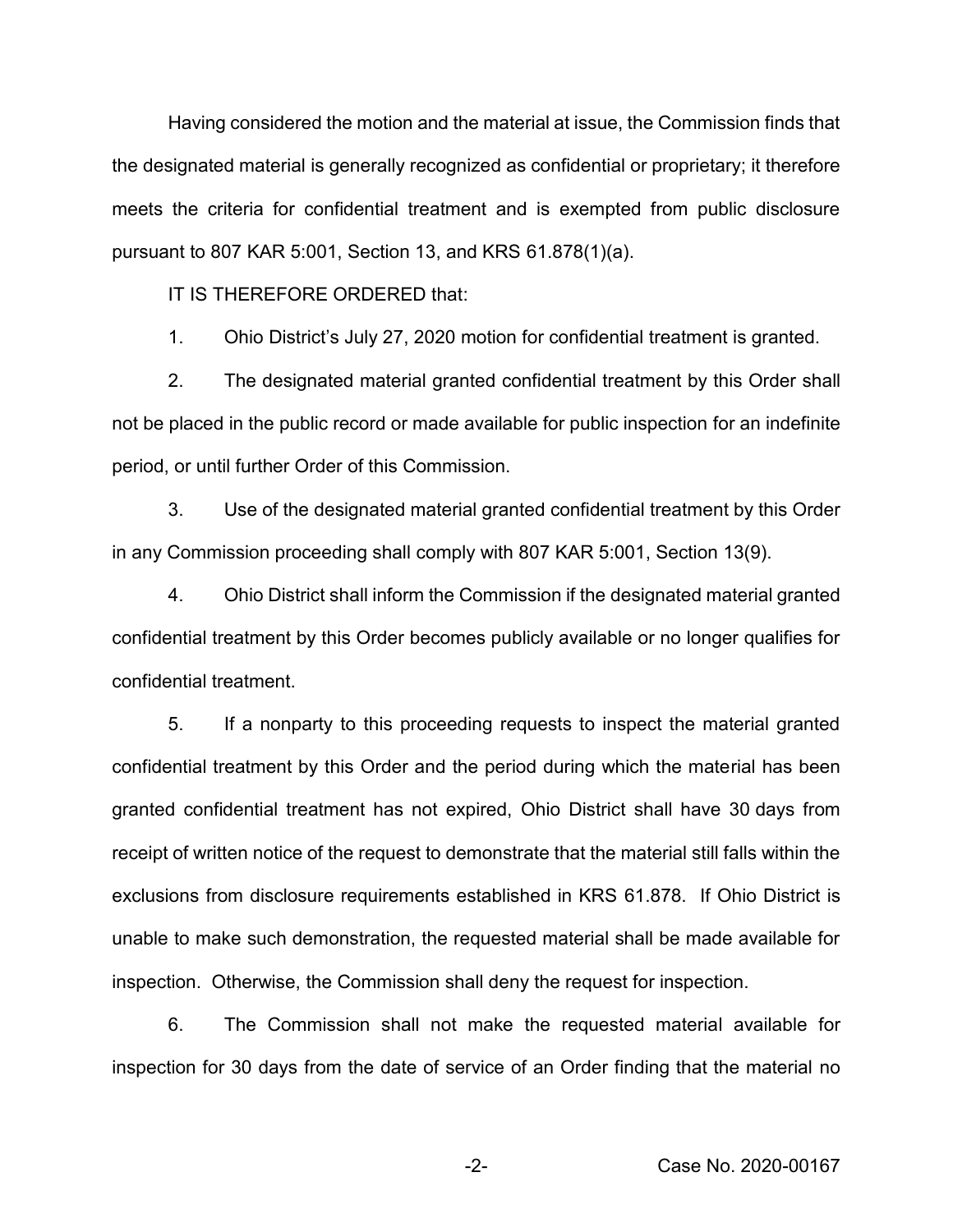longer qualifies for confidential treatment in order to allow Ohio District to seek a remedy afforded by law.

## [REMAINDER OF PAGE INTENTIONALLY LEFT BLANK]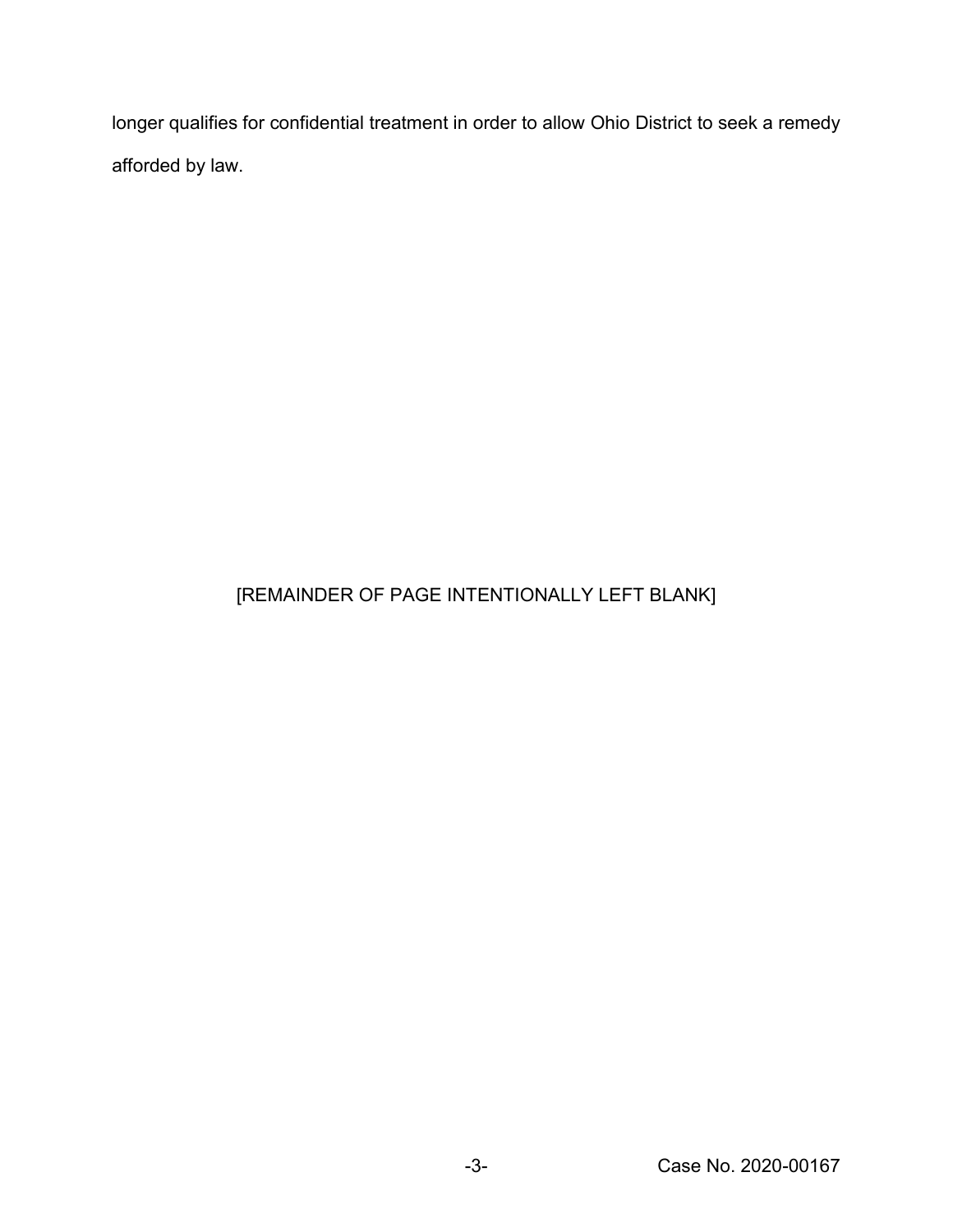By the Commission



ATTEST:

 $\bigcup_{i=1}^n \mathbb{Z}$  for Executive Director

Case No. 2020-00167